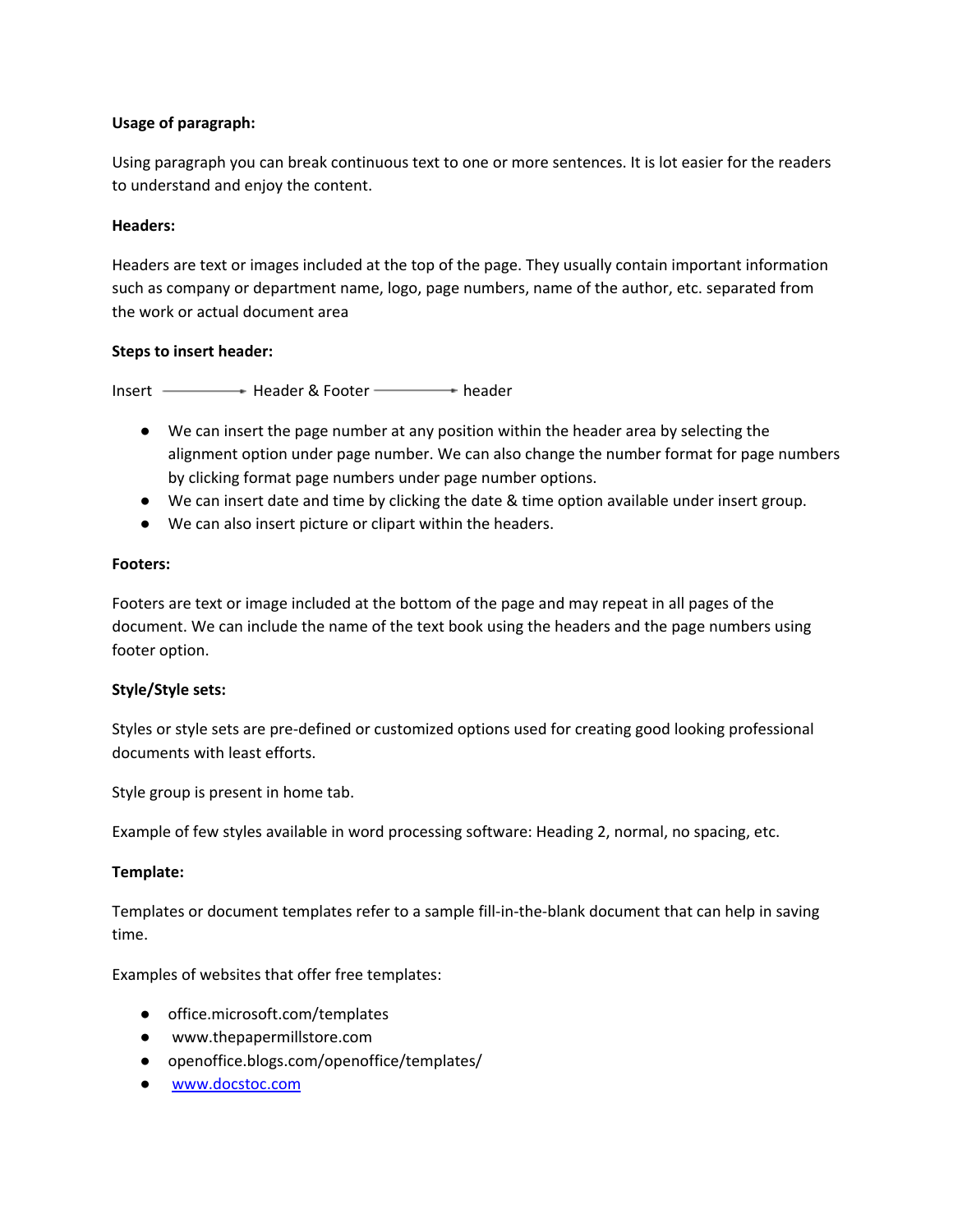### **Page break:**

If you would like to start a new page in a document, you can use a page break.

#### **Usage of page break:**

To avoid automatic shifting of text due to further addition of data, we can use page break.

#### **Section break:**

To separate a section in a document, you can use the section break.

#### **Usage of section break:**

Section breaks add flexibility to formatting your document. Using them, you can create different headers and footers, different footnote numbering, change the layout of columns, change page borders for different pages, and even change page layouts in the same document.

To see a section/page break, click the Show/Hide button on the Home tab in the Paragraph section.

#### **Character formatting:**

Character formatting can be applied to a single character or word.

We can use the following options to make changes to a character or word:

- Font Face: To select the particular font style from the fonts listed.
- Font Size: To select the particular font size from the values given.
- Grow Font: To make the font size larger than the current font size by the specified point.
- Shrink Font: To make the font size smaller than the current font size by the specified point.
- Strikethrough: To make a strike through the middle of the selected text.
- Subscript: To make the selected text lower than the normal text position.
- Superscript: To make the selected text higher than the normal text position.
- Clear Formatting: To remove the character formatting, select the text and click on icon in the Font group.
- Text Highlight Colour: Use this option to change the background colour.
- Font Colour: Use this option to change the colour of the text.
- Change Case: Word processor helps us to change the text case to capital letters or small letters. Various change cases available are:
	- i) Sentence Case: The first character in the first word of the selected sentence will be converted to Capital Letter (Uppercase).
	- ii) Lowercase: The selected text will be converted to Small Letters (lowercase).
	- iii) UPPERCASE: The selected text will be converted to Capital Letters (UPPERCASE).
	- iv) Capitalize Each Word: The first character in all the words of the selected sentence will be converted to Capital Letter (Uppercase).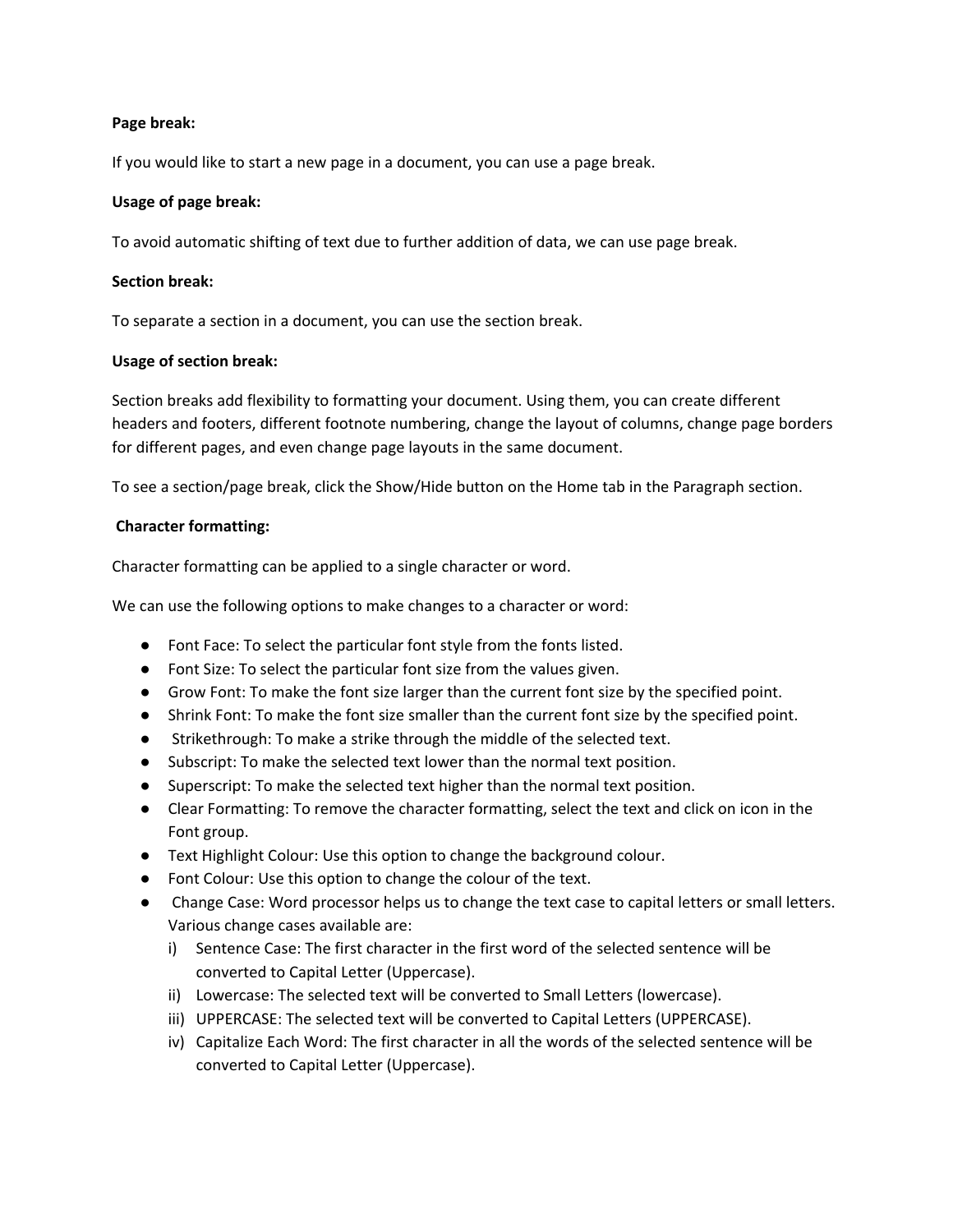v) tOGGLE cASE: The small letters in the selected text will be converted into capital letters and capital letters will be converted into small letters.

## **Clipart:**

Clip Art can help in making a document look colourful and presentable. Clip arts are pre-defined images available for use in documents. For example, if you would like to create a greeting card for your friend, you can use clip arts such as balloon, flowers, etc. along with text message.

Some of the websites that have free clip arts are:

- [www.openclipart.org](http://www.openclipart.org/)
- [www.pdclipart.org](http://www.pdclipart.org/)
- [www.clker.com](http://www.clker.com/)
- [www.freeclipartnow.com](http://www.freeclipartnow.com/)
- [www.wpclipart.com](http://www.wpclipart.com/)

## **Objects:**

We can add any sound, music file, spreadsheet document into our word processing file, such features are known as objects.

Ways of adding objects to the document:

- Linking
- Embedding

Important points related to embedding and linking of objects:

- 1. Embedding an object makes it part of the document while linking an object does not include the object file into the document files.
- 2. Readers trying to access the linked object must also have direct access to the separate file that forms that object. That may mean they have to have access to your hard drive in order to see the linked object.
- 3. The embedded objects cannot be printed.
- 4. The person opening your document must have the relevant software loaded on their computer to operate the embedded file.
- 5. If you embed an object, the size of your document increases significantly and this may cause problems in emailing the document as an attachment.
- 6. if you link an object, the person opening that document must have a direct connection to the original file location of the object.